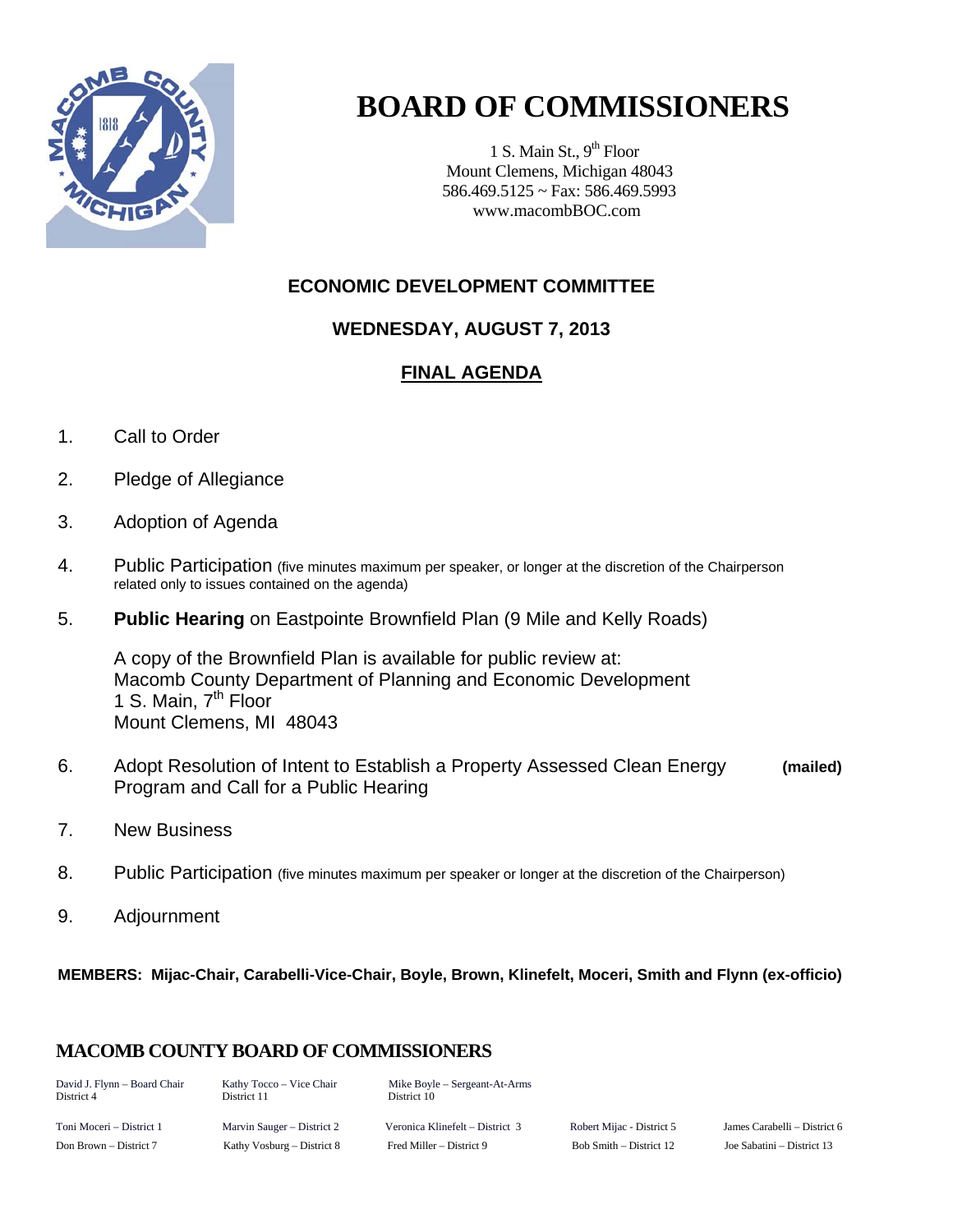#### **BOARD OF COMMISSIONERS MACOMB COUNTY, MICHIGAN**

#### A Resolution Of Intent To Establish A Property Assessed Clean Energy Program And Calling Public Hearing

Whereas, the Macomb County Board of Commissioners intends to authorize the establishment of a property assessed clean energy program ("PACE Program") and create a PACE district pursuant to Act No. 270, Public Acts of Michigan, 2010 ("Act 270"), for the purpose of promoting the use of renewable energy systems and energy efficiency improvements by owners of certain real property; and

Whereas, the Board of Commissioners intends to find that financing energy projects is a valid public purpose because it reduces energy costs, reduces greenhouse gas emissions, stimulates economic development, improves property values and increases employment in the County; and

Whereas, the types of energy projects, either energy efficiency improvements or renewable energy systems, that may be financed under the PACE Program include, but are not limited to: insulation in walls, roofs, floors, foundations, or heating and cooling distribution systems; storm windows and doors; multi-glazed windows and doors; heat-absorbing or heat-reflective glazed and coated window and door systems; and additional glazing, reductions in glass area, and other window and door system modifications that reduce energy consumption; automated energy control systems; heating, ventilating, or air-conditioning and distribution system modifications or replacements; caulking, weather-stripping, and air sealing; replacement or modification of lighting fixtures to reduce the energy use of the lighting system; energy recovery systems; day lighting systems; installation or upgrade of electrical wiring or outlets to charge a motor vehicle that is fully or partially powered by electricity; measures to reduce the usage of water or increase the efficiency of water usage; any other installation or modification of equipment, devices, or materials approved as a utility cost-savings measure by the Board of Commissioners; a fixture, product, device, or interacting group of fixtures, products, or devices on the customer's side of the meter that use one or more renewable energy resources to generate electricity. Renewable energy resources include, but are not limited to: biomass (includes a biomass stove but does not include an incinerator or digester); solar and solar thermal energy; wind energy; geothermal energy and methane gas captured from a landfill; and

Whereas, the Board of Commissioners intends to create a PACE district having the same boundaries as the County's jurisdictional boundaries; and

Whereas, the Board of Commissioners intends to join Lean & Green Michigan™; and

Whereas, the report referenced in Section 9(1) of Act 270 (the "PACE Report") shall be available on the County's website, and shall be available for viewing at the office of the Board of Commissioners, 1 S. Main Street, 9<sup>th</sup> Floor, Mt. Clemens, MI, 48043.